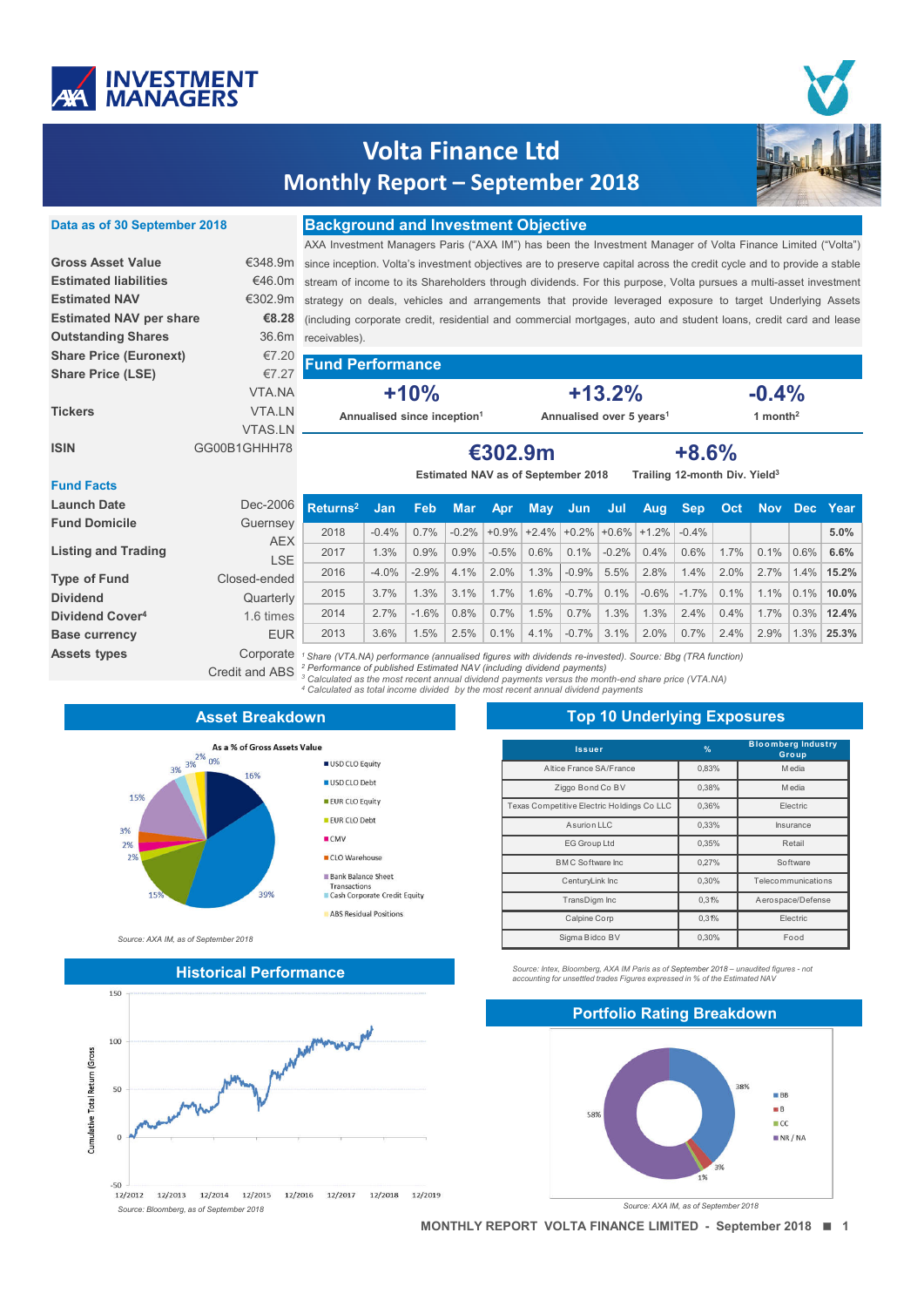



# **Volta Finance Ltd Monthly Report – September 2018**

#### **Monthly Commentary**

In September, Volta's Estimated NAV\* performance was -0.4% in total return, a slightly negative performance in a context of volatile credit and FX markets in general. Volta paid a dividend of 0.15 euro per share in September 2018, representing an 8.6% yield based on a share price of €7.20 as at end of September.

In September, mark-to-market performances of Volta's asset classes, in local currencies, were: 0.0% for Bank Balance Sheet Transactions; +0.2% for CLO Equity tranches; +0.4% for CLO Debt tranches; +0.1% for Cash Corporate Credit deals; and +0.1% for ABS.

For the second consecutive month, the CLO market was characterised by an oversupply situation (mostly affecting the spread at which AAA/AA and A rated tranches are issued). The mezzanine tranches of CLO owned by Volta (mostly BB rated tranches) performed positively this month again reflecting the fact that on a fundamental basis these assets continue to perform well.

In October, one of the USD CLO warehouse facilities held by Volta since the early summer was distributed as a CLO. Volta purchased USD13m of the CLO Equity tranche. The exact performance of this facility will not be known before the closing, but we can reasonably expect a performance in the area of a 20% IRR.

During the month of September, Volta received capital calls under the warehouse facilities it had subscribed earlier and under the existing CMV. Volta also purchased \$2m of a USD BB CLO Debt tranche. Through the month, a total of €17m equivalent was invested. On average and under market standard assumptions, the projected IRR of all instruments was in the area of 13%.

In September, Volta generated the equivalent of €0.9m in interest and coupons net of repo costs (non-euro amounts translated into euro using end-of-month cross currency rates). This brings the total cash amount generated during the last six months in terms of interest and coupons to €20.1m.

As planned, we continue to allocate capital to CLO warehousing facilities in order to source new CLO Equity positions with attractive economic terms. As at the end of September 2018, Volta allocation to CLO Equity tranches moved in excess of 30% of the GAV for the first time in many years. We intend to increase the CLO Equity bucket as we consider this instrument as one of the rare instruments that can benefit from market volatility thanks to its reinvestment capabilities.

| Market Value (€m)          |        | Breakdown (% GAV)                      |             |  |  |  |  |
|----------------------------|--------|----------------------------------------|-------------|--|--|--|--|
|                            |        | <b>USD CLO Equity</b>                  | 15,8%       |  |  |  |  |
|                            |        | USD CLO Debt                           | 39,3%       |  |  |  |  |
| $Q_1$                      | 261.7  | <b>EUR CLO Equity</b>                  | 14,8%       |  |  |  |  |
|                            |        | FUR CLO Debt                           | 2,2%        |  |  |  |  |
|                            |        | <b>CMV</b>                             | 2,2%        |  |  |  |  |
|                            |        | CLO Warehouse                          | 2,6%        |  |  |  |  |
| Synthetic Corporate Credit | 53.1   | Synthetic Corporate Credit Equity      | 0,0%        |  |  |  |  |
|                            |        | <b>Bank Balance Sheet Transactions</b> | 15,2%       |  |  |  |  |
| Cash Corporate Credit      | 9.1    | Cash Corporate Credit Equity           | 2,6%        |  |  |  |  |
|                            |        | Cash Corporate Credit Debt             | 0,0%        |  |  |  |  |
| <b>ABS</b>                 | 17,3   | <b>ABS Residual Positions</b>          | 2,5%        |  |  |  |  |
|                            |        | <b>ABS</b> Debt                        | 2,4%        |  |  |  |  |
| Cash or equivalent         | 7,7    | Cash or equivalent                     | 2,2%        |  |  |  |  |
| GAV                        | 348,9  |                                        |             |  |  |  |  |
| Liability                  | (43,1) | Debt from Repurchase Agreement         | $(12, 4)$ % |  |  |  |  |
| Fees due                   |        | (2,8) Fees due to Investment Manager   | (0,8)%      |  |  |  |  |
| <b>Estimated NAV</b>       |        | 302,9 Per Share                        | 8,28        |  |  |  |  |

**Portfolio Composition by Asset Type**

As at the end of September 2018, Volta's Estimated NAV was €302.9m or €8.28 per share. The GAV stood at €348.9m.

\*It should be noted that approximately 11.7% of Volta's GAV comprises investments for which the<br>relevant NAVs as at the month-end date are normally available only after Volta's NAV has already been published. Volta's policy is to publish its own NAV on as timely a basis as possible in order<br>to provide shareholders with Volta's appropriately up-to-date NAV information. Consequently,<br>such investments are valued us recently available fund NAV was for 8.1% as at 31 August 2018 and for 3.6% as at 30 June 2018.

*\*\* "Mark-to-market variation" is calculated as the Dietz-performance of the assets in each bucket, taking into account the Mark-to-Market of the assets at month-end, payments received from the* assets over the period, and ignoring changes in cross currency rates. Nevertheless, some residua<br>currency effects could impact the aggregate value of the portfolio when aggregating each bucket.

**Currency and Geography exposures (%)**



*Source: AXA IM, as of September 2018 (% of NAV for ccy / % of GAV for geography)* 



**Last Eighteen Months Performance Attribution**

*Source: AXA IM, as of September 2018 Source: AXA IM, as of September 2018*